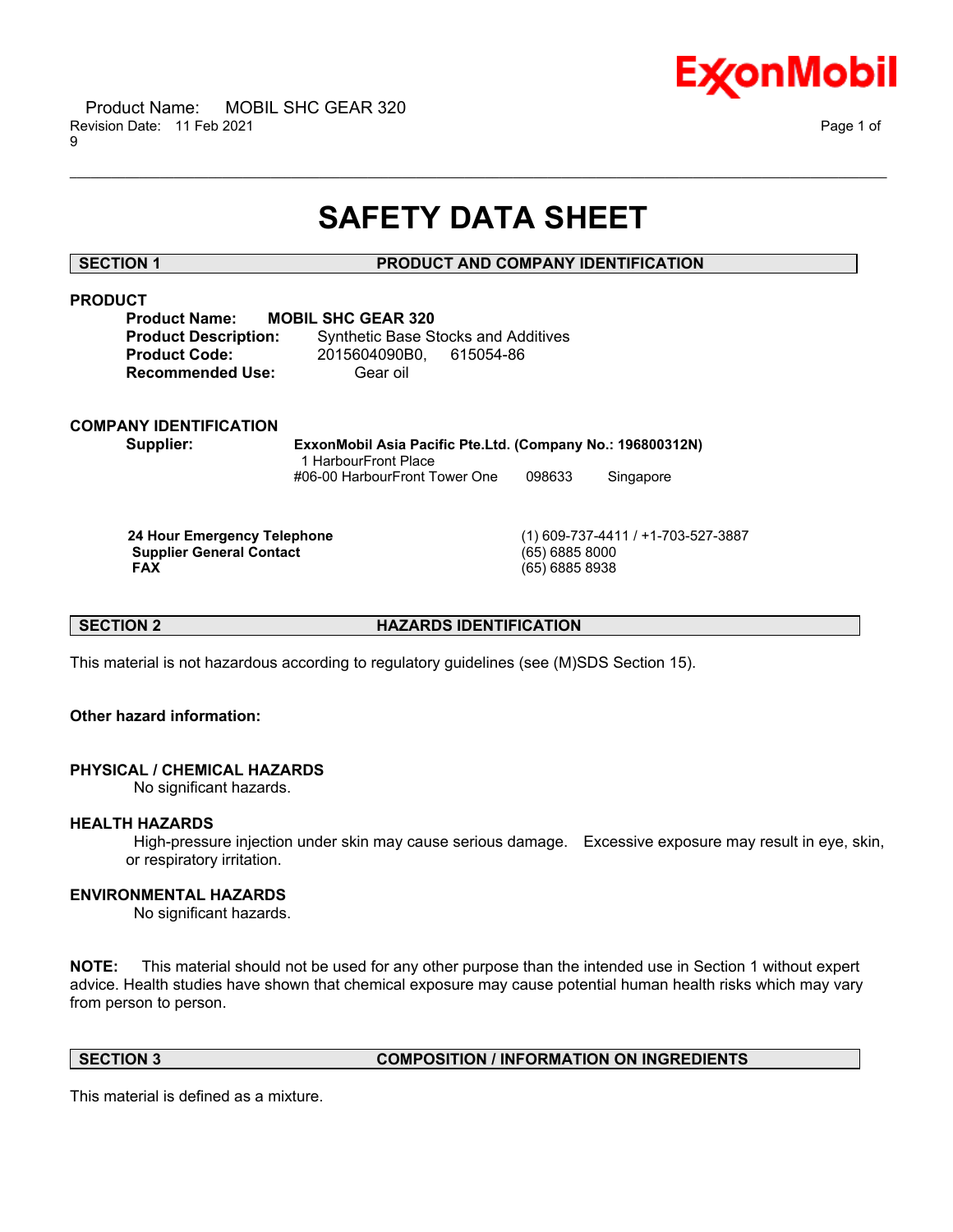

### **Hazardous Substance(s) or Complex Substance(s) required for disclosure**

| <b>Name</b>                    | CAS#       | Concentration*  | <b>GHS Hazard Codes</b>   |
|--------------------------------|------------|-----------------|---------------------------|
| BENZENE, C10-14- ALKYL DERIVS. | 68442-69-3 | $0.1 -  0.25\%$ | H304, H315, H400(M factor |
|                                |            |                 |                           |
| <b>IDITRIDECYL ADIPATE</b>     | 16958-92-2 | 10 - < 20%      | None                      |

\_\_\_\_\_\_\_\_\_\_\_\_\_\_\_\_\_\_\_\_\_\_\_\_\_\_\_\_\_\_\_\_\_\_\_\_\_\_\_\_\_\_\_\_\_\_\_\_\_\_\_\_\_\_\_\_\_\_\_\_\_\_\_\_\_\_\_\_\_\_\_\_\_\_\_\_\_\_\_\_\_\_\_\_\_\_\_\_\_\_\_\_\_\_\_\_\_\_\_\_\_\_\_\_\_\_\_\_\_\_\_\_\_\_\_\_\_\_

\* All concentrations are percent by weight unless ingredient is a gas. Gas concentrations are in percent by volume.

### **SECTION 4 FIRST AID MEASURES**

### **INHALATION**

Remove from further exposure. For those providing assistance, avoid exposure to yourself or others. Use adequate respiratory protection. If respiratory irritation, dizziness, nausea, or unconsciousness occurs, seek immediate medical assistance. If breathing has stopped, assist ventilation with a mechanical device or use mouth-to-mouth resuscitation.

#### **SKIN CONTACT**

Wash contact areas with soap and water. If product is injected into or under the skin, or into any part of the body, regardless of the appearance of the wound or its size, the individual should be evaluated immediately by a physician as a surgical emergency. Even though initial symptoms from high pressure injection may be minimal or absent, early surgical treatment within the first few hours may significantly reduce the ultimate extent of injury.

#### **EYE CONTACT**

Flush thoroughly with water. If irritation occurs, get medical assistance.

#### **INGESTION**

First aid is normally not required. Seek medical attention if discomfort occurs.

#### **NOTE TO PHYSICIAN**

None

### **SECTION 5 FIRE FIGHTING MEASURES**

#### **EXTINGUISHING MEDIA**

**Appropriate Extinguishing Media:** Use water fog, foam, dry chemical or carbon dioxide (CO2) to extinguish flames.

**Inappropriate Extinguishing Media:** Straight streams of water

#### **FIRE FIGHTING**

**Fire Fighting Instructions:** Evacuate area. Prevent run-off from fire control or dilution from entering streams, sewers or drinking water supply. Fire-fighters should use standard protective equipment and in enclosed spaces, self-contained breathing apparatus (SCBA). Use water spray to cool fire exposed surfaces and to protect personnel.

**Hazardous Combustion Products:** Aldehydes, Incomplete combustion products, Oxides of carbon, Smoke, Fume, Sulphur oxides

# **FLAMMABILITY PROPERTIES**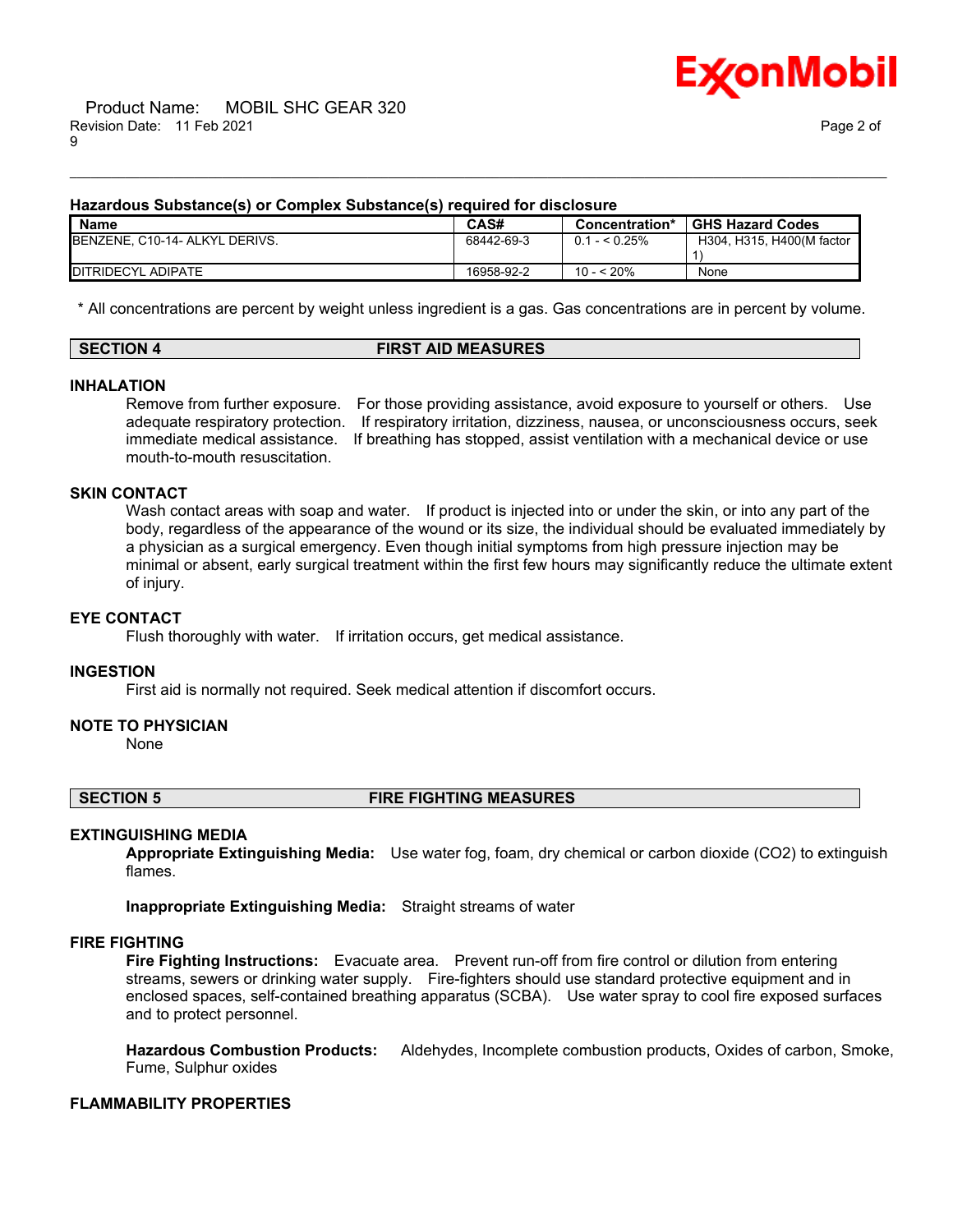

 Product Name: MOBIL SHC GEAR 320 Revision Date: 11 Feb 2021 Page 3 of 9

**Flash Point [Method]:** >210°C (410°F) [ASTM D-92] **Flammable Limits (Approximate volume % in air):** LEL: 0.9 UEL: 7.0 **Autoignition Temperature:** N/D

### **SECTION 6 ACCIDENTAL RELEASE MEASURES**

### **NOTIFICATION PROCEDURES**

In the event of a spill or accidental release, notify relevant authorities in accordance with all applicable regulations.

\_\_\_\_\_\_\_\_\_\_\_\_\_\_\_\_\_\_\_\_\_\_\_\_\_\_\_\_\_\_\_\_\_\_\_\_\_\_\_\_\_\_\_\_\_\_\_\_\_\_\_\_\_\_\_\_\_\_\_\_\_\_\_\_\_\_\_\_\_\_\_\_\_\_\_\_\_\_\_\_\_\_\_\_\_\_\_\_\_\_\_\_\_\_\_\_\_\_\_\_\_\_\_\_\_\_\_\_\_\_\_\_\_\_\_\_\_\_

#### **PROTECTIVE MEASURES**

Avoid contact with spilled material. See Section 5 for fire fighting information. See the Hazard Identification Section for Significant Hazards. See Section 4 for First Aid Advice. See Section 8 for advice on the minimum requirements for personal protective equipment. Additional protective measures may be necessary, depending on the specific circumstances and/or the expert judgment of the emergency responders.

#### **SPILL MANAGEMENT**

**Land Spill:** Stop leak if you can do so without risk. Recover by pumping or with suitable absorbent.

**Water Spill:** Stop leak if you can do so without risk. Confine the spill immediately with booms. Warn other shipping. Remove from the surface by skimming or with suitable absorbents. Seek the advice of a specialist before using dispersants.

Water spill and land spill recommendations are based on the most likely spill scenario for this material; however, geographic conditions, wind, temperature, (and in the case of a water spill) wave and current direction and speed may greatly influence the appropriate action to be taken. For this reason, local experts should be consulted. Note: Local regulations may prescribe or limit action to be taken.

#### **ENVIRONMENTAL PRECAUTIONS**

Large Spills: Dyke far ahead of liquid spill for later recovery and disposal. Prevent entry into waterways, sewers, basements or confined areas.

#### **SECTION 7 HANDLING AND STORAGE**

#### **HANDLING**

 Prevent small spills and leakage to avoid slip hazard. Material can accumulate static charges which may cause an electrical spark (ignition source). When the material is handled in bulk, an electrical spark could ignite any flammable vapors from liquids or residues that may be present (e.g., during switch-loading operations). Use proper bonding and/or earthing procedures. However, bonding and earthing may not eliminate the hazard from static accumulation. Consult local applicable standards for guidance. Additional references include American Petroleum Institute 2003 (Protection Against Ignitions Arising out of Static, Lightning and Stray Currents) or National Fire Protection Agency 77 (Recommended Practice on Static Electricity) or CENELEC CLC/TR 50404 (Electrostatics - Code of practice for the avoidance of hazards due to static electricity).

**Static Accumulator:** This material is a static accumulator.

# **STORAGE**

 The type of container used to store the material may affect static accumulation and dissipation. Do not store in open or unlabelled containers.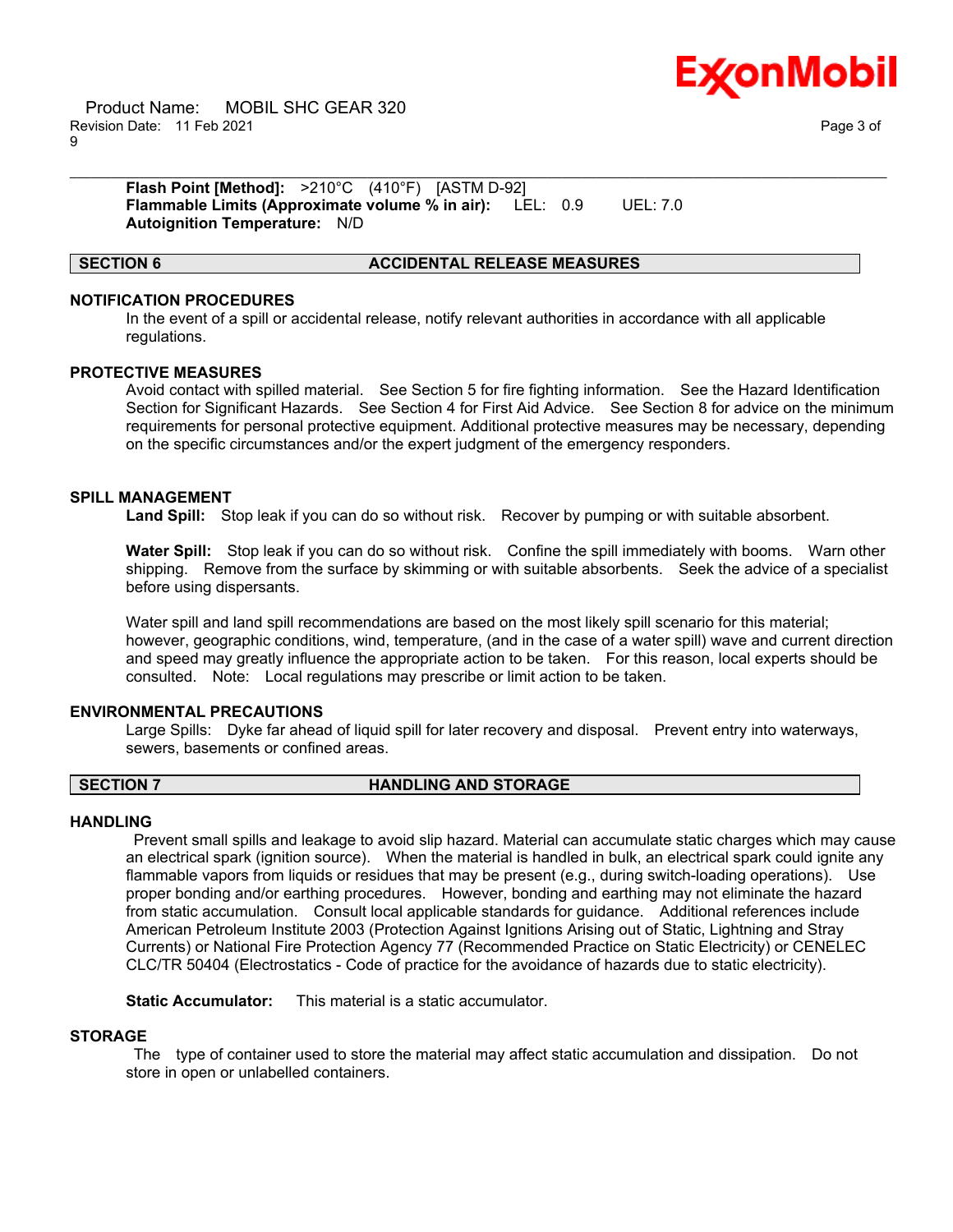

# **SECTION 8 EXPOSURE CONTROLS / PERSONAL PROTECTION**

#### **EXPOSURE LIMIT VALUES**

#### **Exposure limits/standards (Note: Exposure limits are not additive)**

| . .<br>Substance<br>∍Name                          | Form | าit/Standard<br>imit |            | Note | source | Year            |      |
|----------------------------------------------------|------|----------------------|------------|------|--------|-----------------|------|
| <b>NIPATE</b><br>$\sim$<br>RШ<br>י –ונ<br>ΑI<br>-- |      | TWA                  | mg/m.<br>. |      |        | .<br>ExxonMobil | 2020 |

**Exposure limits/standards for materials that can be formed when handling this product:** When mists/aerosols can occur the following is recommended:  $5 \text{ mg/m}^3$  - ACGIH TLV (inhalable fraction).

\_\_\_\_\_\_\_\_\_\_\_\_\_\_\_\_\_\_\_\_\_\_\_\_\_\_\_\_\_\_\_\_\_\_\_\_\_\_\_\_\_\_\_\_\_\_\_\_\_\_\_\_\_\_\_\_\_\_\_\_\_\_\_\_\_\_\_\_\_\_\_\_\_\_\_\_\_\_\_\_\_\_\_\_\_\_\_\_\_\_\_\_\_\_\_\_\_\_\_\_\_\_\_\_\_\_\_\_\_\_\_\_\_\_\_\_\_\_

NOTE: Limits/standards shown for guidance only. Follow applicable regulations.

#### **ENGINEERING CONTROLS**

The level of protection and types of controls necessary will vary depending upon potential exposure conditions. Control measures to consider:

No special requirements under ordinary conditions of use and with adequate ventilation.

### **PERSONAL PROTECTION**

Personal protective equipment selections vary based on potential exposure conditions such as applications, handling practices, concentration and ventilation. Information on the selection of protective equipment for use with this material, as provided below, is based upon intended, normal usage.

**Respiratory Protection:** If engineering controls do not maintain airborne contaminant concentrations at a level which is adequate to protect worker health, an approved respirator may be appropriate. Respirator selection, use, and maintenance must be in accordance with regulatory requirements, if applicable. Types of respirators to be considered for this material include:

No special requirements under ordinary conditions of use and with adequate ventilation. Particulate

For high airborne concentrations, use an approved supplied-air respirator, operated in positive pressure mode. Supplied air respirators with an escape bottle may be appropriate when oxygen levels are inadequate, gas/vapour warning properties are poor, or if air purifying filter capacity/rating may be exceeded.

**Hand Protection:** Any specific glove information provided is based on published literature and glove manufacturer data. Glove suitability and breakthrough time will differ depending on the specific use conditions. Contact the glove manufacturer for specific advice on glove selection and breakthrough times for your use conditions. Inspect and replace worn or damaged gloves. The types of gloves to be considered for this material include:

No protection is ordinarily required under normal conditions of use. Nitrile,Viton

**Eye Protection:** If contact is likely, safety glasses with side shields are recommended.

**Skin and Body Protection:** Any specific clothing information provided is based on published literature or manufacturer data. The types of clothing to be considered for this material include:

 No skin protection is ordinarily required under normal conditions of use. In accordance with good industrial hygiene practices, precautions should be taken to avoid skin contact.

**Specific Hygiene Measures:** Always observe good personal hygiene measures, such as washing after handling the material and before eating, drinking, and/or smoking. Routinely wash work clothing and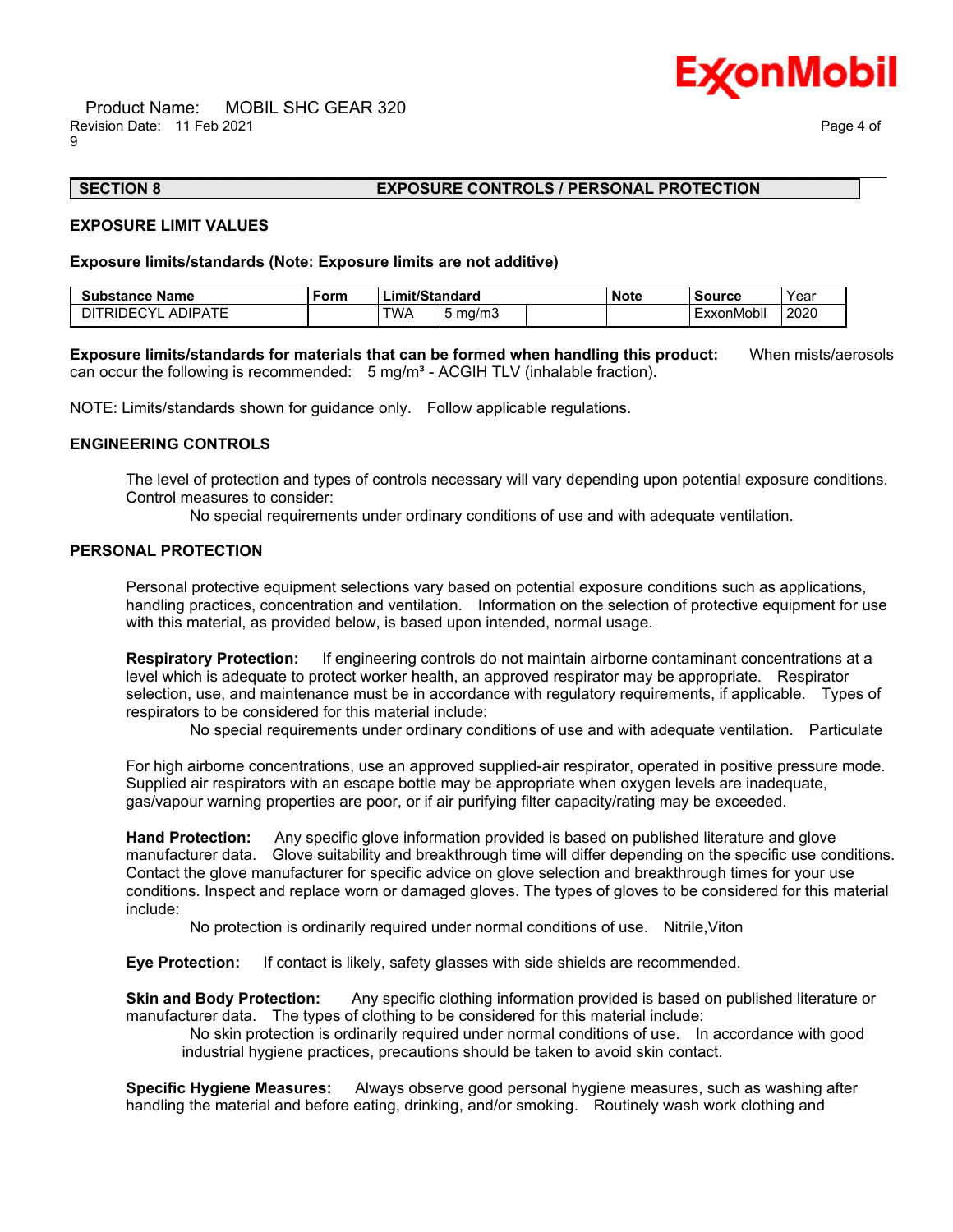

protective equipment to remove contaminants. Discard contaminated clothing and footwear that cannot be cleaned. Practice good housekeeping.

\_\_\_\_\_\_\_\_\_\_\_\_\_\_\_\_\_\_\_\_\_\_\_\_\_\_\_\_\_\_\_\_\_\_\_\_\_\_\_\_\_\_\_\_\_\_\_\_\_\_\_\_\_\_\_\_\_\_\_\_\_\_\_\_\_\_\_\_\_\_\_\_\_\_\_\_\_\_\_\_\_\_\_\_\_\_\_\_\_\_\_\_\_\_\_\_\_\_\_\_\_\_\_\_\_\_\_\_\_\_\_\_\_\_\_\_\_\_

### **ENVIRONMENTAL CONTROLS**

 Comply with applicable environmental regulations limiting discharge to air, water and soil. Protect the environment by applying appropriate control measures to prevent or limit emissions.

# **SECTION 9 PHYSICAL AND CHEMICAL PROPERTIES**

**Note: Physical and chemical properties are provided for safety, health and environmental considerations only and may not fully represent product specifications. Contact the Supplier for additional information.**

### **GENERAL INFORMATION**

**Physical State:** Liquid **Colour:** Colorless to Yellow **Odour:** Characteristic **Odour Threshold:** N/D

**IMPORTANT HEALTH, SAFETY, AND ENVIRONMENTAL INFORMATION**

**Relative Density (at 15 °C):** 0.86 [ASTM D4052] **Flammability (Solid, Gas):** N/A **Flash Point [Method]:** >210°C (410°F) [ASTM D-92] **Flammable Limits (Approximate volume % in air):** LEL: 0.9 UEL: 7.0 **Autoignition Temperature:** N/D **Boiling Point / Range:** > 316°C (600°F) **Decomposition Temperature:** N/D **Vapour Density (Air = 1):** > 2 at 101 kPa **Vapour Pressure:** < 0.013 kPa (0.1 mm Hg) at 20 °C **Evaporation Rate (n-butyl acetate = 1):** N/D **pH:** N/A **Log Pow (n-Octanol/Water Partition Coefficient):** > 3.5 **Solubility in Water:** Negligible **Viscosity:** 320 cSt (320 mm2/sec) at 40ºC [ASTM D 445] **Oxidizing Properties:** See Hazards Identification Section.

# **OTHER INFORMATION**

**Freezing Point:** N/D **Melting Point:** N/A **Pour Point:** -33°C (-27°F) [ASTM D5950]

# **SECTION 10 STABILITY AND REACTIVITY**

**STABILITY:** Material is stable under normal conditions.

**CONDITIONS TO AVOID:** Excessive heat. High energy sources of ignition.

**MATERIALS TO AVOID:** Strong oxidisers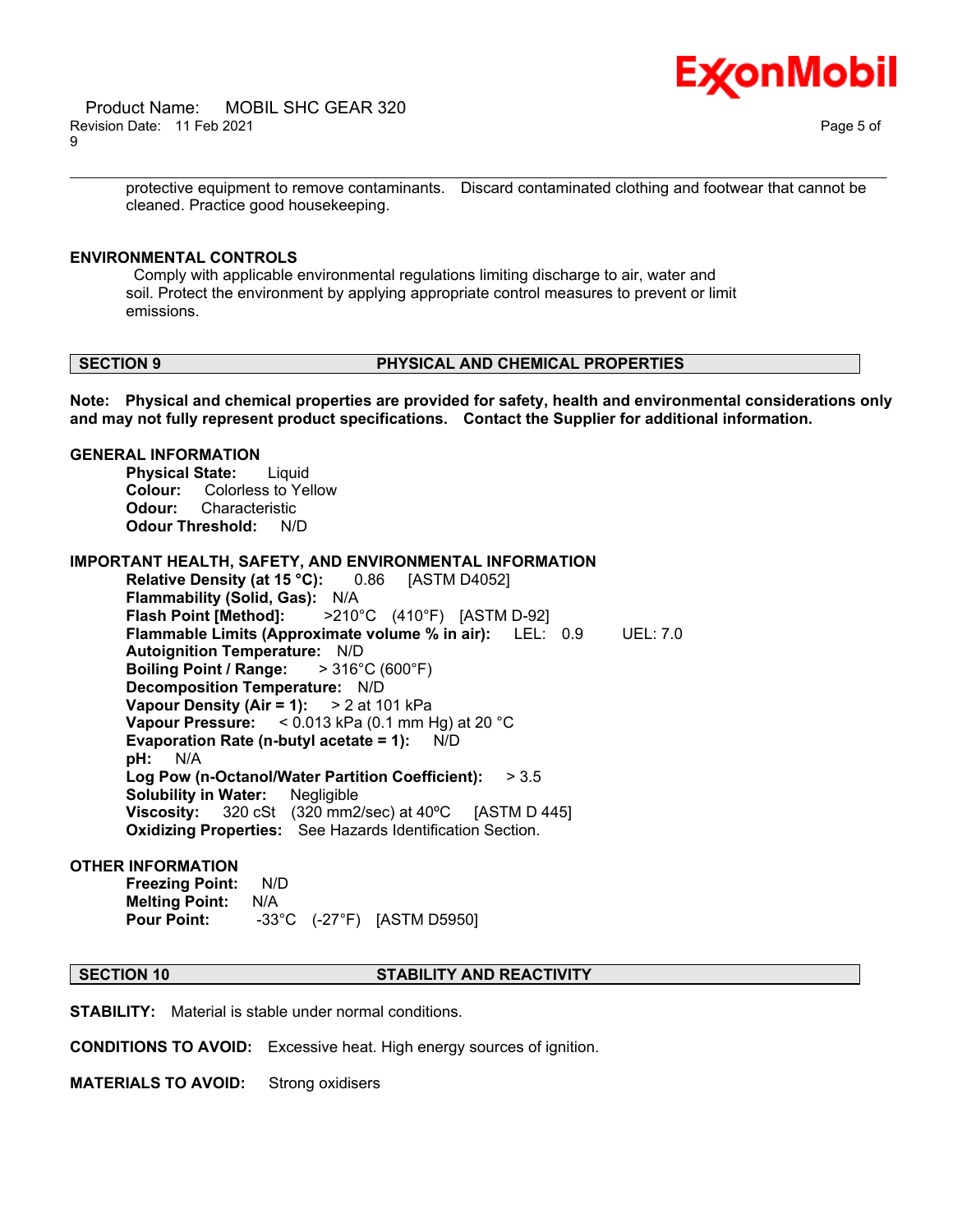

# **HAZARDOUS DECOMPOSITION PRODUCTS:** Material does not decompose at ambient temperatures.

# **POSSIBILITY OF HAZARDOUS REACTIONS:** Hazardous polymerization will not occur.

### **SECTION 11 TOXICOLOGICAL INFORMATION**

\_\_\_\_\_\_\_\_\_\_\_\_\_\_\_\_\_\_\_\_\_\_\_\_\_\_\_\_\_\_\_\_\_\_\_\_\_\_\_\_\_\_\_\_\_\_\_\_\_\_\_\_\_\_\_\_\_\_\_\_\_\_\_\_\_\_\_\_\_\_\_\_\_\_\_\_\_\_\_\_\_\_\_\_\_\_\_\_\_\_\_\_\_\_\_\_\_\_\_\_\_\_\_\_\_\_\_\_\_\_\_\_\_\_\_\_\_\_

# **INFORMATION ON TOXICOLOGICAL EFFECTS**

| <b>Hazard Class</b>                                                | <b>Conclusion / Remarks</b>                                                                        |  |
|--------------------------------------------------------------------|----------------------------------------------------------------------------------------------------|--|
| Inhalation                                                         |                                                                                                    |  |
| Acute Toxicity: No end point data for                              | Minimally Toxic. Based on assessment of the components.                                            |  |
| lmaterial.                                                         |                                                                                                    |  |
| Irritation: No end point data for material.                        | Negligible hazard at ambient/normal handling temperatures.                                         |  |
| Ingestion                                                          |                                                                                                    |  |
| Acute Toxicity: No end point data for<br>lmaterial.                | Minimally Toxic. Based on assessment of the components.                                            |  |
| <b>Skin</b>                                                        |                                                                                                    |  |
|                                                                    |                                                                                                    |  |
| Acute Toxicity: No end point data for<br>lmaterial.                | Minimally Toxic. Based on assessment of the components.                                            |  |
| Skin Corrosion/Irritation: No end point data<br>lfor material.     | Negligible irritation to skin at ambient temperatures. Based on<br>assessment of the components.   |  |
| <b>Eye</b>                                                         |                                                                                                    |  |
| Serious Eye Damage/Irritation: No end point<br>ldata for material. | May cause mild, short-lasting discomfort to eyes. Based on<br>assessment of the components.        |  |
| Sensitisation                                                      |                                                                                                    |  |
| Respiratory Sensitization: No end point data                       | Not expected to be a respiratory sensitizer.                                                       |  |
| for material.                                                      |                                                                                                    |  |
| Skin Sensitization: No end point data for<br>material.             | Not expected to be a skin sensitizer. Based on assessment of the<br>components.                    |  |
| <b>Aspiration: Data available.</b>                                 | Not expected to be an aspiration hazard. Based on physico-<br>chemical properties of the material. |  |
| Germ Cell Mutagenicity: No end point data<br>for material.         | Not expected to be a germ cell mutagen. Based on assessment of<br>the components.                  |  |
| Carcinogenicity: No end point data for<br>material.                | Not expected to cause cancer. Based on assessment of the<br>components.                            |  |
| Reproductive Toxicity: No end point data                           | Not expected to be a reproductive toxicant. Based on assessment                                    |  |
| lfor material.                                                     | of the components.                                                                                 |  |
| Lactation: No end point data for material.                         | Not expected to cause harm to breast-fed children.                                                 |  |
| <b>Specific Target Organ Toxicity (STOT)</b>                       |                                                                                                    |  |
| Single Exposure: No end point data for<br>lmaterial.               | Not expected to cause organ damage from a single exposure.                                         |  |
| Repeated Exposure: No end point data for                           | Not expected to cause organ damage from prolonged or repeated                                      |  |
| lmaterial.                                                         | exposure. Based on assessment of the components.                                                   |  |

# **OTHER INFORMATION**

# **For the product itself:**

Repeated and/or prolonged exposure may cause irritation to the skin, eyes, or respiratory tract.

**Contains:**

Synthetic base oils: Not expected to cause significant health effects under conditions of normal use, based on laboratory studies with the same or similar materials. Not mutagenic or genotoxic. Not sensitising in test animals and humans.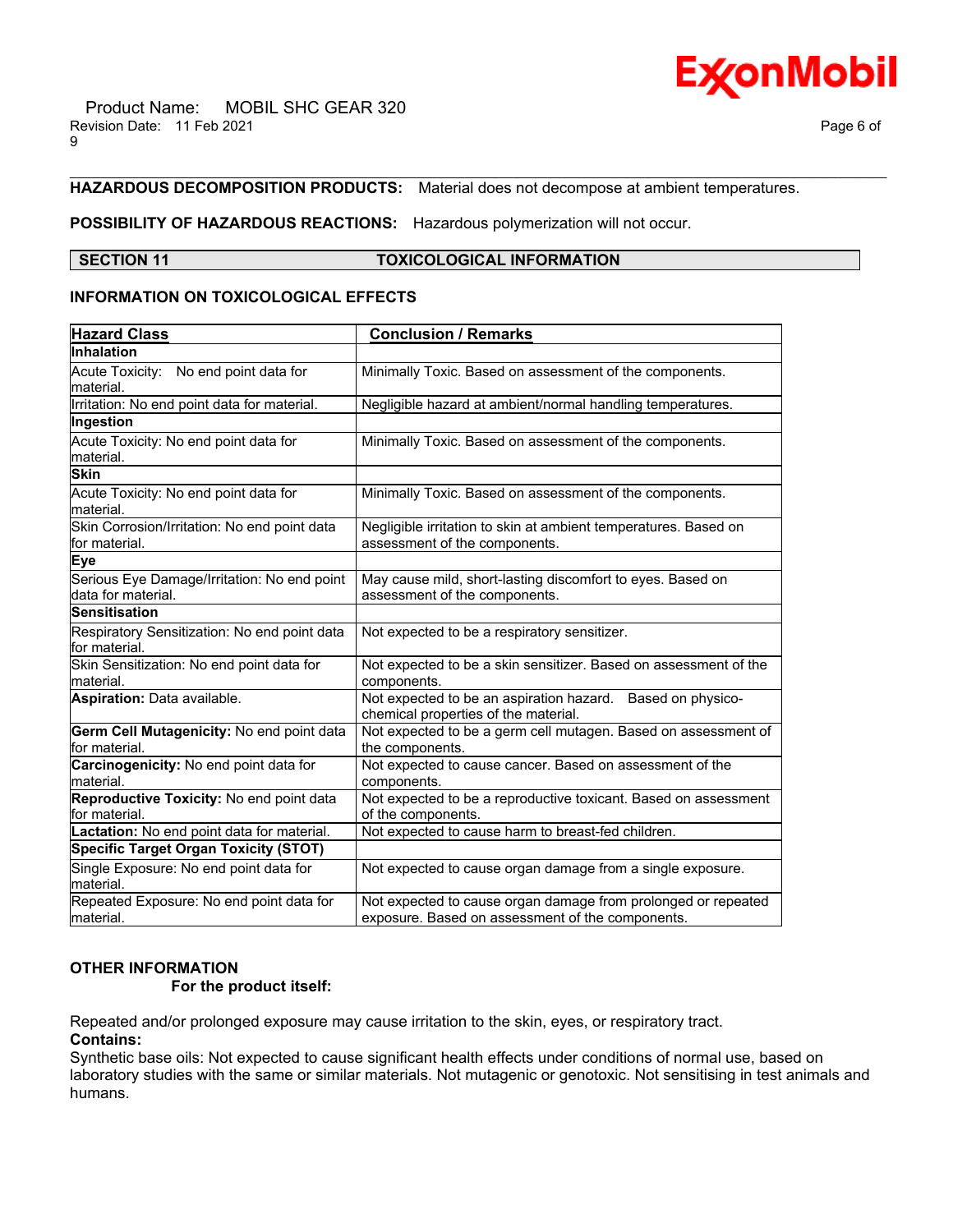Product Name: MOBIL SHC GEAR 320 Revision Date: 11 Feb 2021 Page 7 of 9

E**x**onMobil

### **IARC Classification:**

**The following ingredients are cited on the lists below:** None.

|            | --REGULATORY LISTS SEARCHED-- |              |  |
|------------|-------------------------------|--------------|--|
| 1 = IARC 1 | $2 = IARC 2A$                 | $3 = IARC2B$ |  |

### **SECTION 12 ECOLOGICAL INFORMATION**

The information given is based on data for the material, components of the material, or for similar materials, through the application of bridging principals.

\_\_\_\_\_\_\_\_\_\_\_\_\_\_\_\_\_\_\_\_\_\_\_\_\_\_\_\_\_\_\_\_\_\_\_\_\_\_\_\_\_\_\_\_\_\_\_\_\_\_\_\_\_\_\_\_\_\_\_\_\_\_\_\_\_\_\_\_\_\_\_\_\_\_\_\_\_\_\_\_\_\_\_\_\_\_\_\_\_\_\_\_\_\_\_\_\_\_\_\_\_\_\_\_\_\_\_\_\_\_\_\_\_\_\_\_\_\_

### **ECOTOXICITY**

Material -- Not expected to be harmful to aquatic organisms.

#### **MOBILITY**

 Base oil component -- Low solubility and floats and is expected to migrate from water to the land. Expected to partition to sediment and wastewater solids.

**SECTION 13 DISPOSAL CONSIDERATIONS**

Disposal recommendations based on material as supplied. Disposal must be in accordance with current applicable laws and regulations, and material characteristics at time of disposal.

# **DISPOSAL RECOMMENDATIONS**

 Product is suitable for burning in an enclosed controlled burner for fuel value or disposal by supervised incineration at very high temperatures to prevent formation of undesirable combustion products. Protect the environment. Dispose of used oil at designated sites. Minimize skin contact. Do not mix used oils with solvents, brake fluids or coolants.

**Empty Container Warning** Empty Container Warning (where applicable): Empty containers may contain residue and can be dangerous. Do not attempt to refill or clean containers without proper instructions. Empty drums should be completely drained and safely stored until appropriately reconditioned or disposed. Empty containers should be taken for recycling, recovery, or disposal through suitably qualified or licensed contractor and in accordance with governmental regulations. DO NOT PRESSURISE, CUT, WELD, BRAZE, SOLDER, DRILL, GRIND, OR EXPOSE SUCH CONTAINERS TO HEAT, FLAME, SPARKS, STATIC ELECTRICITY, OR OTHER SOURCES OF IGNITION. THEY MAY EXPLODE AND CAUSE INJURY OR DEATH.

#### **SECTION 14 TRANSPORT INFORMATION**

**LAND** : Not Regulated for Land Transport

**SEA (IMDG):** Not Regulated for Sea Transport according to IMDG-Code

**Marine Pollutant:** No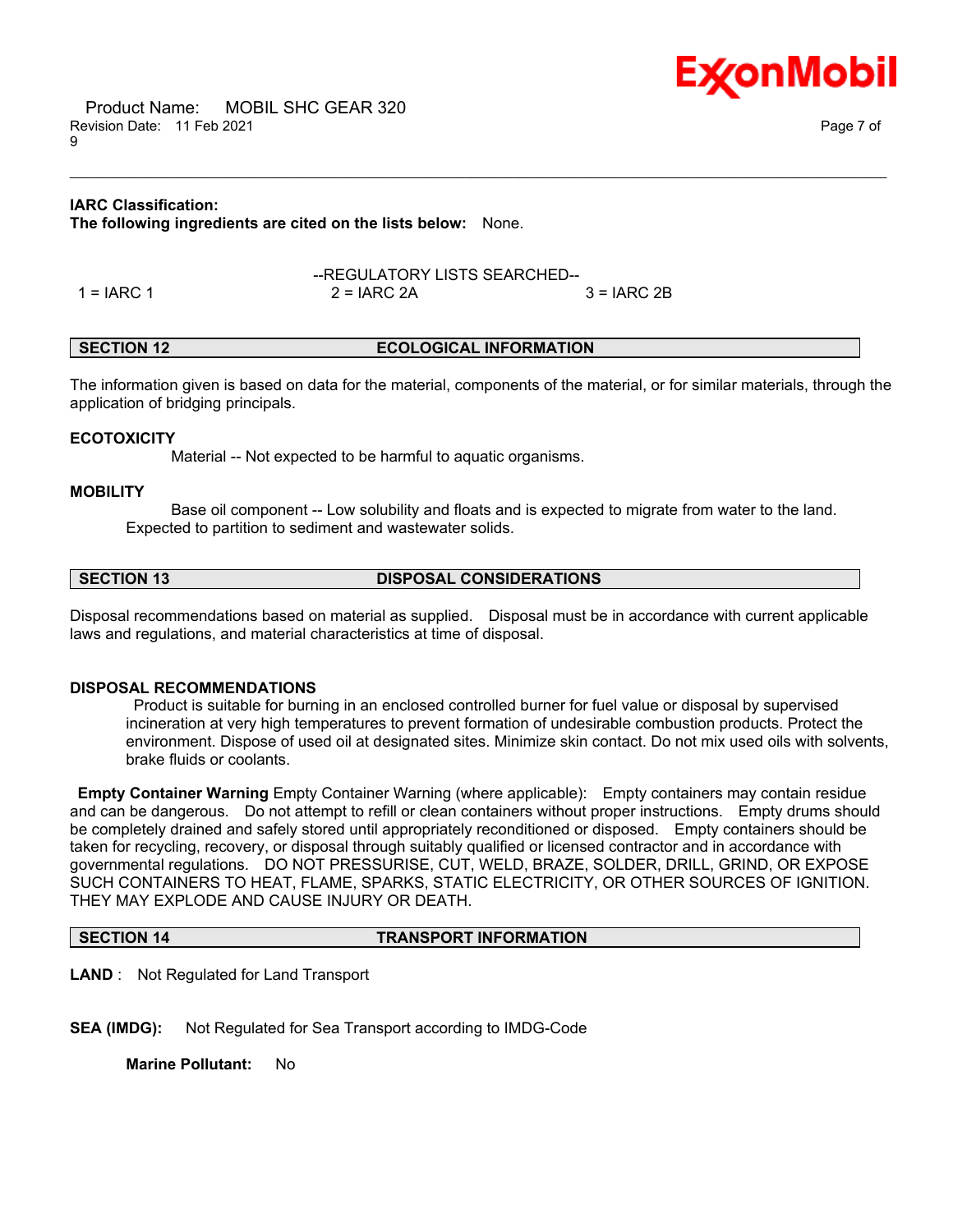

# **AIR (IATA):** Not Regulated for Air Transport

### **SECTION 15 REGULATORY INFORMATION**

**Material is not hazardous as defined by Specification for hazard communication for hazardous chemicals and dangerous goods (Singapore Standard SS586) Part 2:2014 - Globally harmonised system of classification and labelling of chemicals - Singapore's adaptations.**

\_\_\_\_\_\_\_\_\_\_\_\_\_\_\_\_\_\_\_\_\_\_\_\_\_\_\_\_\_\_\_\_\_\_\_\_\_\_\_\_\_\_\_\_\_\_\_\_\_\_\_\_\_\_\_\_\_\_\_\_\_\_\_\_\_\_\_\_\_\_\_\_\_\_\_\_\_\_\_\_\_\_\_\_\_\_\_\_\_\_\_\_\_\_\_\_\_\_\_\_\_\_\_\_\_\_\_\_\_\_\_\_\_\_\_\_\_\_

### **REGULATORY STATUS AND APPLICABLE LAWS AND REGULATIONS**

**Listed or exempt from listing/notification on the following chemical inventories (May contain substance(s) subject to notification to the EPA Active TSCA inventory prior to import to USA):** AIIC, DSL, ENCS, IECSC, ISHL, KECI, TCSI, TSCA  **Special Cases:**

| Inventory | <b>Status</b> |
|-----------|---------------|
| L PICCS   | Apply         |
| ن باب     | ≺estrictions  |

# **SECTION 16 OTHER INFORMATION**

# **N/D = Not determined, N/A = Not applicable**

**KEY TO THE H-CODES CONTAINED IN SECTION 3 OF THIS DOCUMENT (for information only):**

H304: May be fatal if swallowed and enters airways; Aspiration, Cat 1

H315: Causes skin irritation; Skin Corr/Irritation, Cat 2

H400: Very toxic to aquatic life; Acute Env Tox, Cat 1

# **THIS SAFETY DATA SHEET CONTAINS THE FOLLOWING REVISIONS:**

Composition: Component Table information was modified.

Section 08: Exposure Limits Table information was modified.

Section 11: Chronic Tox - Component information was modified.

Section 15: National Chemical Inventory Listing information was modified.

Section 15: Special Cases Table information was added.

Section 16: HCode Key information was modified.

 ----------------------------------------------------------------------------------------------------------------------------------------------------- The information and recommendations contained herein are, to the best of ExxonMobil's knowledge and belief, accurate and reliable as of the date issued. You can contact ExxonMobil to insure that this document is the most current available from ExxonMobil. The information and recommendations are offered for the user's consideration and examination. It is the user's responsibility to satisfy itself that the product is suitable for the intended use. If buyer repackages this product, it is the user's responsibility to insure proper health, safety and other necessary information is included with and/or on the container. Appropriate warnings and safe-handling procedures should be provided to handlers and users. Alteration of this document is strictly prohibited. Except to the extent required by law, republication or retransmission of this document, in whole or in part, is not permitted. The term, "ExxonMobil" is used for convenience, and may include any one or more of ExxonMobil Chemical Company, Exxon Mobil Corporation, or any affiliates in which they directly of indirectly hold any interest.

-----------------------------------------------------------------------------------------------------------------------------------------------------